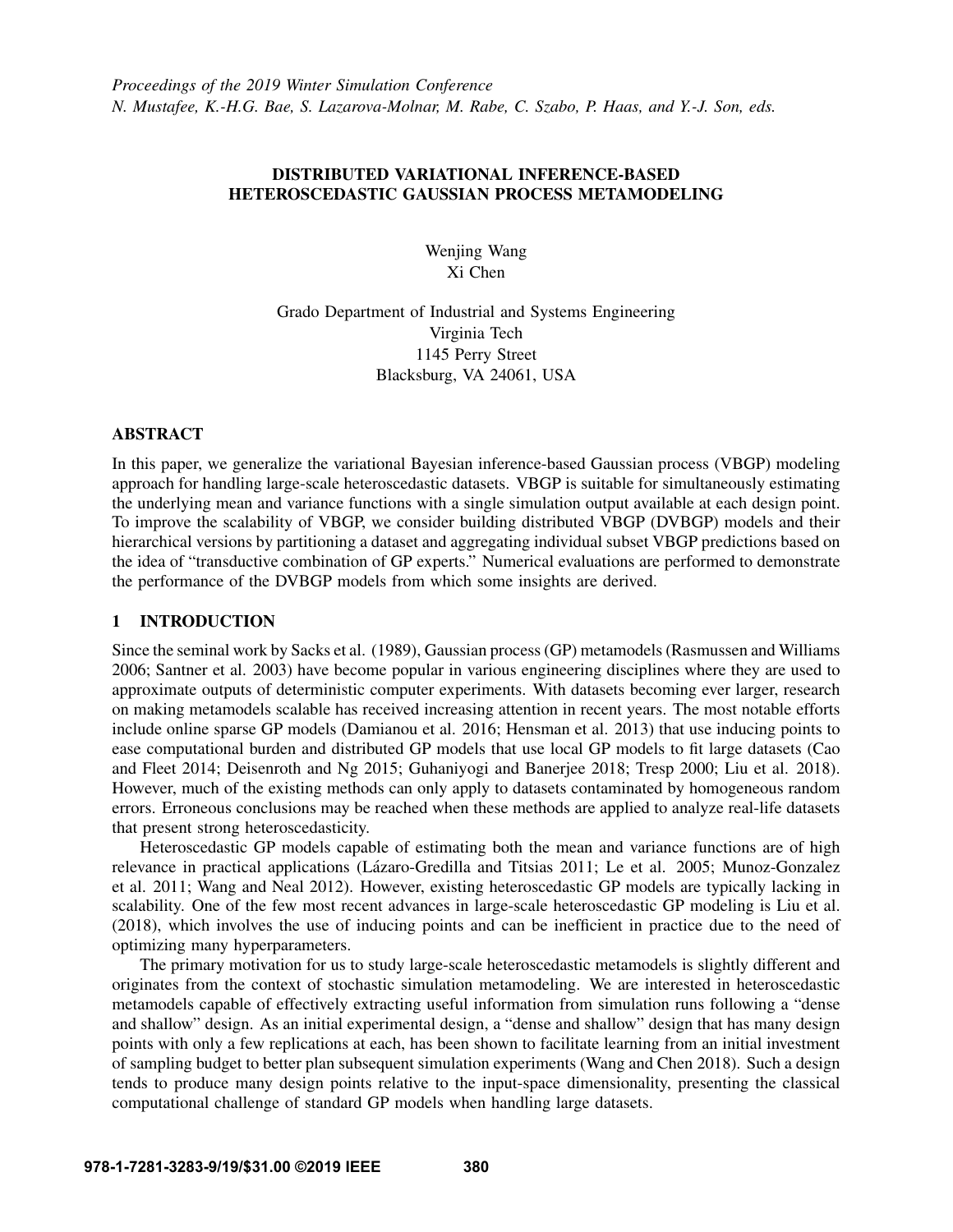In this paper we propose to construct distributed heteroscedastic metamodels using the variational Bayesian inference-based heteroscedastic GP (VBGP) modeling approach based on the idea of "transductive combination of GP experts" [\(Cao and Fleet 2015;](#page-11-16) [Cao 2018\)](#page-11-17); existing distributed GP modeling approaches such as Bayesian committee machine (BCM), the product of Gaussian process experts (PoE), and their respective variants all fall into this category [\(Tresp 2000;](#page-11-8) [Ng and Deisenroth 2014;](#page-11-18) [Cao and Fleet 2014;](#page-11-5) [Deisenroth and Ng 2015\)](#page-11-6). Compared to inducing-point based methods, the benefit of this idea lies in its practicality and efficiency.

The rest of this paper is organized as follows. Section [2](#page-1-0) briefly reviews the VBGP modeling approach. Section [3](#page-2-0) elaborates on the distributed variational Bayesian inference-based heteroscedastic GP (DVBGP) modeling approach. Section [4](#page-7-0) provides some numerical evaluations of the DVBGP models from which some insights are derived.

# <span id="page-1-0"></span>2 A REVIEW OF THE VARIATIONAL INFERENCE-BASED HETEROSCEDASTIC GAUSSIAN PROCESS MODELING APPROACH

In this section, we provide a brief review of the VBGP modeling approach which is introduced by Lázaro-[Gredilla and Titsias \(2011\).](#page-11-10) VBGP is suitable for simultaneously estimating the underlying mean and log variance functions with a single simulation replication available at each design point.

Assume that a random simulation output at a point  $\mathbf{x} \in \mathcal{X} \subset \mathbb{R}^d$  can be modeled as  $y(\mathbf{x}) = f(\mathbf{x}) + \varepsilon(\mathbf{x})$ , where  $f(\cdot)$  is assumed to be a GP with mean zero and a covariance function  $k_f(\mathbf{x}, \mathbf{x}'; \theta_f)$  with  $\mathbf{x}, \mathbf{x}' \in \mathcal{X}$ , hence written as  $f(\cdot) \sim GP(\mu_0, k_f(\mathbf{x}, \mathbf{x}'; \theta_f))$ ; and the observation noise  $\varepsilon(\mathbf{x})$  is assumed to be normally distributed with mean zero and variance  $exp(g(x))$ , written as  $\varepsilon(x) \sim \mathcal{N}(0, exp(g(x)))$ , where  $g(\cdot) \sim$  $GP(\mu_0, k_g(\mathbf{x}, \mathbf{x}'; \theta_g))$ . Given the choice of  $k_f(\mathbf{x}, \mathbf{x}'; \theta_f)$  and  $k_g(\mathbf{x}, \mathbf{x}'; \theta_g)$ , a VBGP model is fully specified by the parameter vector  $\theta = (\theta_f^{\top}, \theta_g^{\top}, \mu_0)^{\top}$ , where  $\theta_f$  (respectively,  $\theta_g$ ) denotes the hyperparameter vector for  $k_f$  (resp.,  $k_g$ ) and  $\mu_0$  denotes the mean hyperparameter for  $g(\cdot)$ . VBGP treats the underlying mean and log variance functions  $f(\cdot)$  and  $g(\cdot)$  as target functions to estimate.

Given that a single simulation replication is performed at each design point in the design-point set  $X = {\mathbf{x}_1, \mathbf{x}_2, ..., \mathbf{x}_n}$ , we obtain the output vector  $\mathbf{y} = (y(\mathbf{x}_1), y(\mathbf{x}_2), ..., y(\mathbf{x}_n))^\top$ . Write the dataset as  $\mathscr{D} = {\mathbf{X}, \mathbf{y}}$ . Define  $\mathbf{f} = (f(\mathbf{x}_1), f(\mathbf{x}_2), \dots, f(\mathbf{x}_n))^{\top}$  and  $\mathbf{g} = (g(\mathbf{x}_1), g(\mathbf{x}_2), \dots, g(\mathbf{x}_n))^{\top}$ . It follows that the conditional distribution  $(y|f,g)$  is multivariate normal.

To perform parameter estimation and subsequent prediction, VBGP considers approximating the analytically intractable posterior distribution  $p(f, g|y)$  by a factorized approximation  $q(f)q(g)$ , where  $q(f)$ and *q*(g) respectively denote approximate posterior densities. Based on the Bayes theorem, VBGP further obtains

$$
F(q(\mathbf{f}), q(\mathbf{g})) = \log p(\mathbf{y}) - KL(q(\mathbf{f})q(\mathbf{g})||p(\mathbf{f}, \mathbf{g}|\mathbf{y})),
$$

where  $F(\cdot)$  provides a lower bound for the evidence  $\log p(y)$  and the second term on the right-hand side denotes the KL divergence between the approximate and the exact posterior distributions. Notice that  $\log p(y)$  is fixed given the dataset  $\mathscr{D}$ . Hence, maximizing the lower bound  $F(\cdot)$  is equivalent to minimizing the KL divergence term. Now with a fixed  $q(\mathbf{g})$ , we can show that the optimal choice of  $q(\mathbf{f})$ ,  $q^*(\mathbf{f}) := \argmax_{q(\mathbf{f})} F(q(\mathbf{f}), q(\mathbf{g})),$  is given by

<span id="page-1-1"></span>
$$
q^{\star}(\mathbf{f}) = Z(q(\mathbf{g}))^{-1} p(\mathbf{f}) \exp\left(\int q(\mathbf{g}) \log p(\mathbf{y}|\mathbf{f}, \mathbf{g}) d\mathbf{g}\right),\tag{1}
$$

where  $Z(q(\mathbf{g})) := \int \exp(q(\mathbf{g}) \log p(\mathbf{y} | \mathbf{f}, \mathbf{g}) d\mathbf{g}) p(\mathbf{f}) d\mathbf{f}$  is a normalizing constant that only depends on  $q(\mathbf{g})$ . Hence, we have  $\log p(\mathbf{y}) \ge F(q(\mathbf{g})) := F(q^*(\mathbf{f}), q(\mathbf{g})) \ge F(q(\mathbf{f}), q(\mathbf{g}))$  for any given choice of  $q(\mathbf{g})$ . Now, if the choice of  $q(\mathbf{g})$  is restricted to a multivariate normal family, i.e.,  $q(\mathbf{g}) = \mathcal{N}(\mathbf{g}|\boldsymbol{\mu}, \boldsymbol{\Sigma})$ , then we can write  $F(\mu, \Sigma) := F(q(\mathbf{g})) = \log \mathcal{N}(\mathbf{y} | 0, \mathbf{K}_f + \mathbf{R}) - 0.25 \text{tr}(\Sigma) - KL(\mathcal{N}(\mathbf{g} | \mu, \Sigma) || \mathcal{N}(\mathbf{g} | \mu_0 \mathbf{1}, K_g)),$  where  $\mathbf{K}_f$ and  $K_g$  are  $n \times n$  covariance matrices resulting from evaluating the corresponding covariance functions at  $\dot{X}$ ,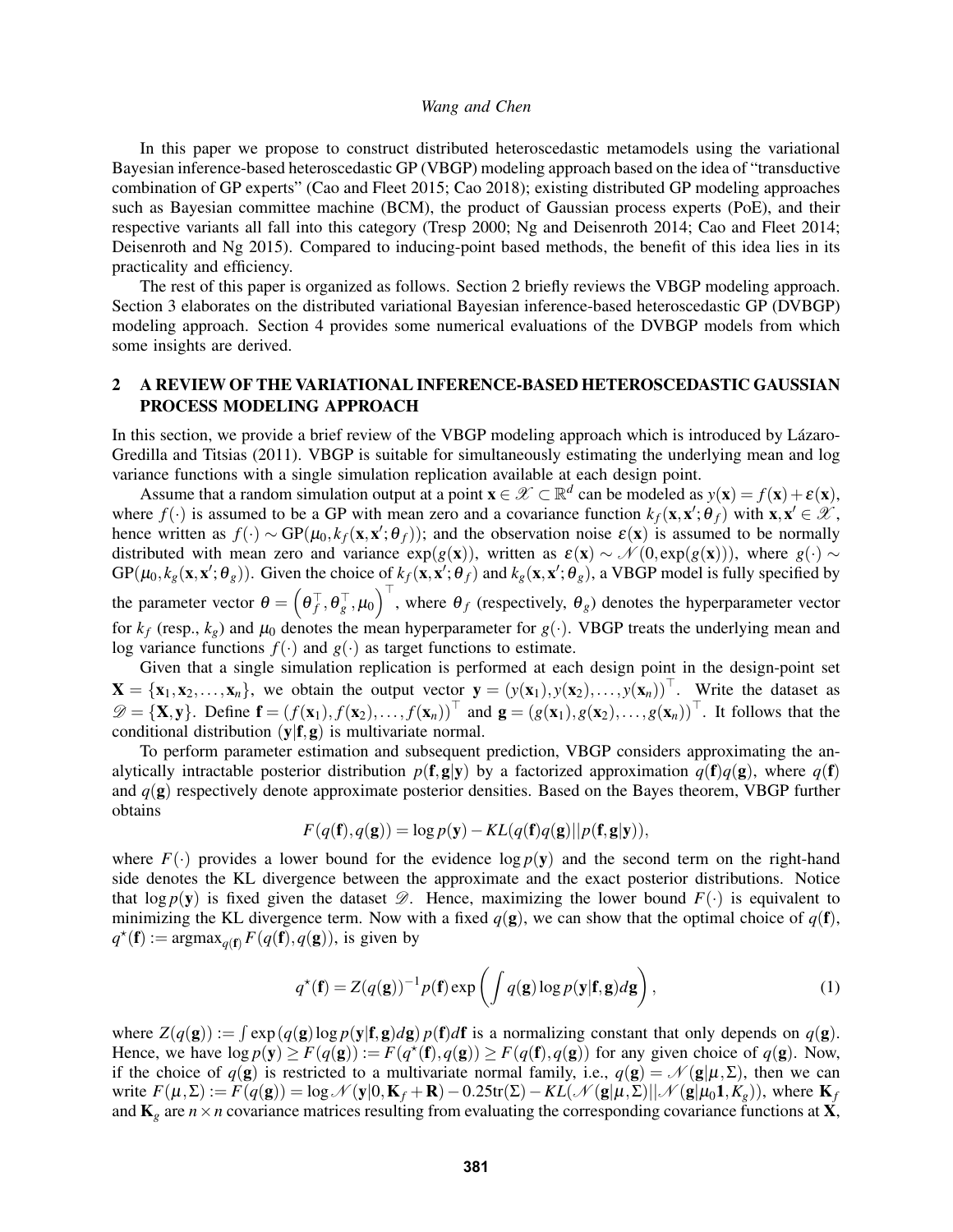and **R** is the *n* × *n* diagonal matrix with diagonal elements given by  $[\mathbf{R}]_{ii} = \exp([\mu_i - [\Sigma_{ii}/2), i = 1, 2, ..., n$ . In light of [\(1\)](#page-1-1) and that  $q(g) = \mathcal{N}(g|\mu, \Sigma)$ , we can show that  $q^*(f)$  is multivariate normally distributed as  $\mathcal{N}(\mathbf{f}|\mathbf{K}_f(\mathbf{K}_f+\mathbf{R})^{-1}\mathbf{y}, \mathbf{K}_f-\mathbf{K}_f(\mathbf{K}_f+\mathbf{R})^{-1}\mathbf{K}_f)$ . Hence, the task of seeking the optimal approximate posterior distribution reduces to finding  $\mu$  and  $\Sigma$  that parameterize  $q(\mathbf{g})$  to maximize  $F(q^\star(\mathbf{f}),q(\mathbf{g})).$  By setting  $\partial F(\mu, \Sigma)/\partial \mu = 0$  and  $\partial F(\mu, \Sigma)/\partial \Sigma = 0$ , we can obtain that  $\mu = \mathbf{K}_g(\Lambda - 1/2\mathbf{I})\mathbf{1} + \mu_0 \mathbf{1}$ ,  $\Sigma^{-1} = \mathbf{K}_g^{-1} + \Lambda$ , where  $\Lambda$  is an  $n \times n$  positive definite diagonal matrix. Finally, estimation of parameters in  $\theta$  and  $\Lambda$  can be carried out by optimizing  $F(\cdot)$  numerically; see [Wang et al. \(2019\)](#page-11-19) and [Wang \(2019\)](#page-11-20) for more details.

Regarding predicting the mean and log variance function values at prediction point  $\mathbf{x}_r \subseteq \mathcal{X}$ , it can be shown that the predictive distribution for  $f(\mathbf{x})$  is normal, with its mean and variance given by  $\mu_f(\mathbf{x}_\star) = \mathbf{k}_f(\mathbf{X}, \mathbf{x}_\star)^\top (\mathbf{K}_f + \mathbf{R})^{-1} \mathbf{y}$  and  $\sigma_f^2(\mathbf{x}_\star) = \mathbf{k}_f(\mathbf{x}_\star, \mathbf{x}_\star) - \mathbf{k}_f(\mathbf{X}, \mathbf{x}_\star)^\top (\mathbf{K}_f + \mathbf{R})^{-1} \mathbf{k}_f(\mathbf{X}, \mathbf{x}_\star)$ , respectively. Similarly, the predictive distribution for  $g(\mathbf{x})$  is normal, and its mean and variance are given by  $\mu_g(\mathbf{x})$  =  $\mathbf{k}_g(\mathbf{X}, \mathbf{x}_\star)^\top (\Lambda - \frac{1}{2})$  $\frac{1}{2}I$ )1+ $\mu_0$  and  $\sigma_g^2(\mathbf{x}_\star) = \mathbf{k}_g(\mathbf{x}_\star, \mathbf{x}_\star) - \mathbf{k}_g(\mathbf{X}, \mathbf{x}_\star)^\top (\mathbf{K}_g + \Lambda^{-1})^{-1} \mathbf{k}_g(\mathbf{X}, \mathbf{x}_\star)$ , respectively.

[Wang et al. \(2019\)](#page-11-19) generalize VBGP to accommodate the setting where either one or multiple replications are available at each design point, and further prove that the computational complexity only depends on the number of design points used. The VBGP model reviewed in this section can be regarded as a special case of that studied by [Wang et al. \(2019\).](#page-11-19)

# <span id="page-2-0"></span>3 THE DISTRIBUTED VARIATIONAL INFERENCE-BASED HETEROSCEDASTIC GAUSSIAN PROCESS MODELING APPROACH

In this section, we elaborate on the DVBVP metamodeling approach. The idea behind DVBGP is to "divide and conquer" a given dataset. Specifically, we first partition the full dataset  $\mathscr D$  into *M* disjoint subsets  $\mathscr{D}_i = \{ \mathbf{X}^{(i)}, \mathbf{y}^{(i)} \}$ ,  $i = 1, 2, ..., M$ , with  $\mathbf{X}^{(i)}$  and  $\mathbf{y}^{(i)}$  denoting the design-point set and the corresponding set of noisy observations associated with the *i*th subset, respectively. We apply VBGP to approximate the mean and log variance functions for each subset in parallel on different computing units, and obtain *M* subset predictive distributions. The predictive results obtained from the subsets are then integrated to provide aggregated VBGP predictions such that the information of the full dataset  $\mathscr D$  is maintained to a great extent.

#### 3.1 Parameter Estimation

To facilitate parameter estimation for a DVBGP model, we introduce a subset independence assumption and use the following approximation of the log model evidence:

$$
\log p(\mathbf{y}; \mathbf{X}, \boldsymbol{\theta}) \approx \sum_{i=1}^{M} \log p(\mathbf{y}^{(i)}; \mathbf{X}^{(i)}, \boldsymbol{\theta}_i) \ge \sum_{i=1}^{M} F_i
$$

where  $\theta$  denotes the hyperparameter vector for a VBGP model built on the full dataset  $\mathcal{D}$ , and  $\theta_i$  and  $F_i$ respectively denote the parameter vector and the variational lower bound for the *i*th VBGP model built on D*<sup>i</sup>* . Hence, parameter estimation for a DVBGP model can be conveniently translated into that for *M* individual VBGP models, which can be carried out in parallel on *M* individual machines.

## 3.2 Prediction Aggregation

With the estimated parameters, we are now ready to obtain the posterior predictive distributions for *f* and *g* for each subset of data. For the purpose of aggregating the predictions given by the individual VBGP models into an ultimate prediction for the DVBGP model, several methods in the category of transductive combination of GP experts become especially handy [\(Tresp 2000;](#page-11-8) [Ng and Deisenroth 2014;](#page-11-18) [Cao and Fleet 2014;](#page-11-5) [Deisenroth and Ng 2015\)](#page-11-6). In this section, we focus on the generalized robust Bayesian committee machine (gRBCM) and the generalized product of GP experts (gPoE), which are considered the state-of-the-art methods in this category. Furthermore, we provide their respective hierarchical versions.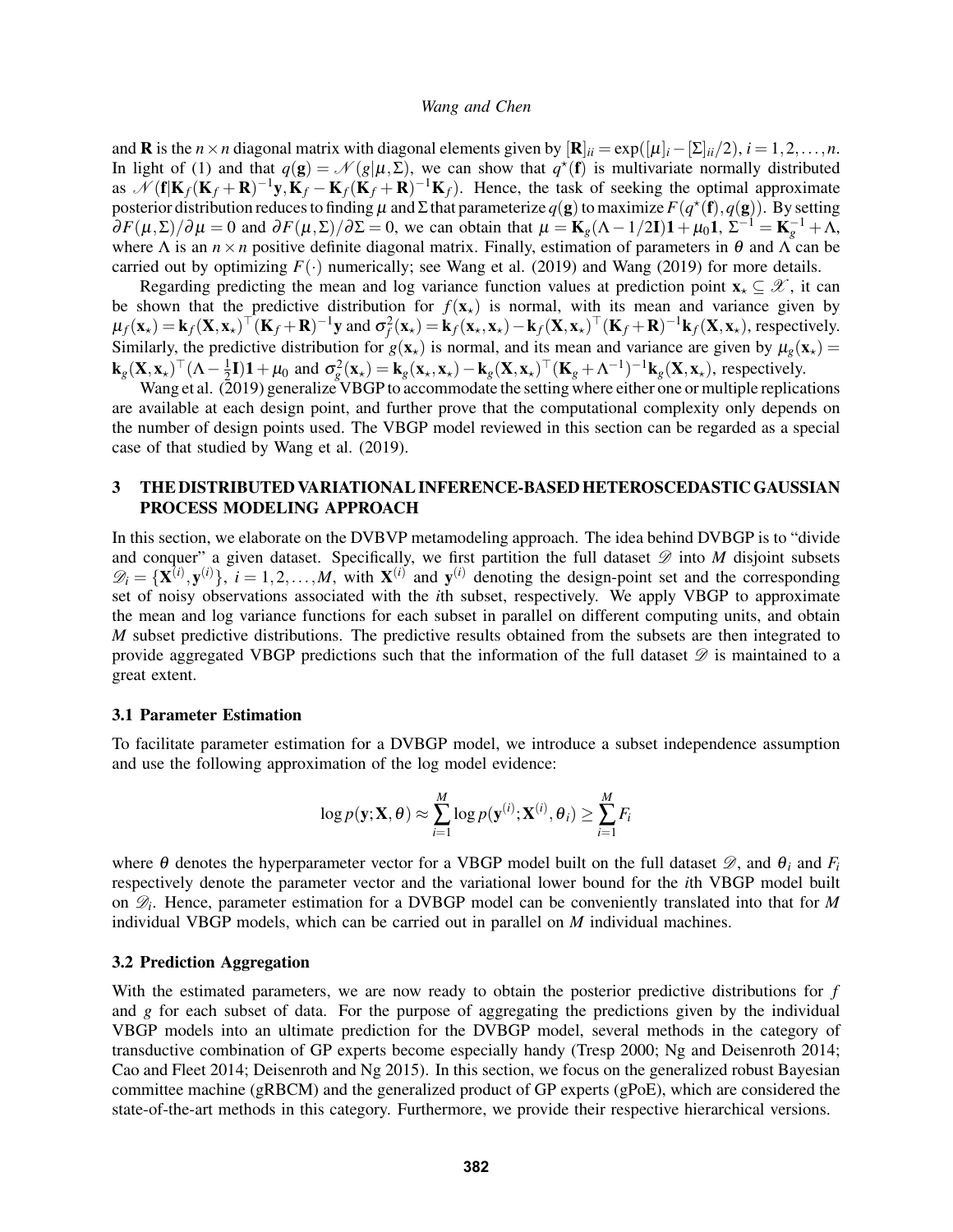## 3.2.1 Generalized Robust Bayesian Committee Machine

The Bayesian committee machine (BCM) is the first well-known method in the category of transductive combination of GP models [\(Tresp 2000\)](#page-11-8). Suppose that the target function to estimate is  $m(\mathbf{x})$  with  $\mathbf{x} \in \mathcal{X} \subseteq \mathbb{R}^d$ . Given that the full dataset  $\mathcal{D}$  is partitioned into *M* disjoint subsets of observations, BCM derives its aggregated predictive distribution for *m* by assuming that when conditioned on the prediction point  $x<sub>*</sub>$  and  $m(x<sub>*</sub>)$ , the subsets of data become independent. Below we start with a brief introduction of robust Bayesian committee machine (RBCM), one of BCM's most recent variants, transform it to the generalized RBCM (gRBCM), and then build a DVBGP model based on gRBCM.

Robust Bayesian Committee Machine Sharing the same theoretical basis as BCM, an RBCM assigns each individual predictive distribution some weight  $\beta_i$  as a measure of reliability when forming the aggregated predictive distribution of the target function *m*. We have the following result for RBCM.

<span id="page-3-0"></span>Proposition 1 The RBCM's aggregated predictive distribution is in the following form:

$$
p(m|\mathscr{D}, \mathbf{x}_{\star}) \propto \prod_{i=1}^{M} \left[ p_i(m|\mathscr{D}_i, \mathbf{x}_{\star}) \right]^{\beta_i(\mathbf{x}_{\star})} \left[ p(m|\mathbf{x}_{\star}) \right]^{1-\sum_{i=1}^{M} \beta_i(\mathbf{x}_{\star})},
$$

which is a normal distribution with the predictive mean and variance at  $\mathbf{x}_*$  respectively given by  $\mu_{\text{rbcm}}(\mathbf{x}_*)$  =  $\sigma_{\text{rbcm}}^2(\mathbf{x}_\star)\sum_{i=1}^M \beta_i(\mathbf{x}_\star)\sigma_i^{-2}(\mathbf{x}_\star)\mu_i(\mathbf{x}_\star)$  and  $\sigma_{\text{rbcm}}^2(\mathbf{x}_\star) = \left(\sum_{i=1}^M \beta_i(\mathbf{x}_\star)\sigma_i^{-2}(\mathbf{x}_\star) + (1-\sum_{i=1}^M \beta_i(\mathbf{x}_\star))\sigma_{\star\star}^{-2}\right)^{-1}$ , where *p<sup>i</sup>* denotes the predictive distribution of *m* given by the *i*th GP model and *p* denotes the prior distribution of *m*, with  $\sigma_{\star\star}^2$  being the prior variance. The parameter  $\beta_i(\mathbf{x}_\star) := 0.5(\log \sigma_{\star\star}^2 - \log \sigma_i^2(\mathbf{x}_\star))$  denotes the weight assigned to the *i*th GP model,  $i = 1, 2, ..., M$ .

The idea of RBCM is first proposed by [Deisenroth and Ng \(2015\).](#page-11-6) The proof of Proposition [1](#page-3-0) is detailed in [Wang \(2019\).](#page-11-20) We note that BCM can be regarded as a special case of RBCM where  $\beta_i(\mathbf{x}_i) = 1$ for any  $x_{\star}$ ,  $i = 1, 2, \ldots, M$ . Next we extend RBCM to gRBCM and build a DVBGP model based on it.

**Generalized Robust Bayesian Committee Machine** With a partition of the dataset  $\mathscr{D}$  into disjoint subsets based on which individual GP models are built, some information about the structure of the entire dataset  $\mathscr D$  is lost, but nevertheless would be captured by the cross-covariance terms in a full GP model. Aiming at replicating this behavior of a full model by a distributed version, we intend to alleviate the effects of the conditional independence assumption stipulated by BCM. One way to achieve this goal is to use a gRBCM. gRBCM is similar to RBCM, with the difference being the use of a communication set, by which we hope to account for the covariance effects between the points in  $\mathscr D$  to some extent. The idea behind gRBCM was first discussed by [Ng and Deisenroth \(2014\)](#page-11-18) and later formally studied by [Liu et al.](#page-11-9) [\(2018\),](#page-11-9) both of which apply it to GP modeling of large homoscedastic datasets.

Specifically, among the *M* disjoint subsets, gRBCM requires one of them to be the communication set (say, the *M*th subset). gRBCM constructs  $(M-1)$  local GP models on the  $(M-1)$  subsets  $\mathscr{D}_1, \mathscr{D}_2, \ldots, \mathscr{D}_{M-1}$ as well as a communication GP model on the communication set  $\mathcal{D}_c$ . In particular, the following assumptions on the *M* subsets are stipulated by gRBCM:

- The communication set  $\mathcal{D}_c$  is a subset of points that are randomly selected from  $\mathcal D$  without replacement, hence the design-point locations spread across the entire support  $\mathscr X$  and this subset can capture the main features of the target function *m*(·). The remaining *M* − 1 subsets  $\mathscr{D}_1, \mathscr{D}_2, \ldots, \mathscr{D}_{M-1}$ are not required to be formed by random sampling from  $\mathscr{D}$ .
- Given the communication set  $\mathscr{D}_c$ ,  $\mathbf{x}_*$ , and  $m(\mathbf{x}_*)$ , the independence of subsets  $\mathscr{D}_i$  and  $\mathscr{D}_j$  holds for  $1 \leq i \neq j \leq M-1$ .

gRBCM further combines the communication set  $\mathscr{D}_c$  with each of the  $(M-1)$  remaining subsets to form the augmented subsets  $\mathcal{D}_{+i} := \mathcal{D}_c \cup \mathcal{D}_i$  for  $i = 1, 2, ..., M - 1$ , based on which enhanced local GP models with improved predictive performance are constructed. Figure [1\(](#page-5-0)a) illustrates the structure of a one-layer gRBCM aggregation model.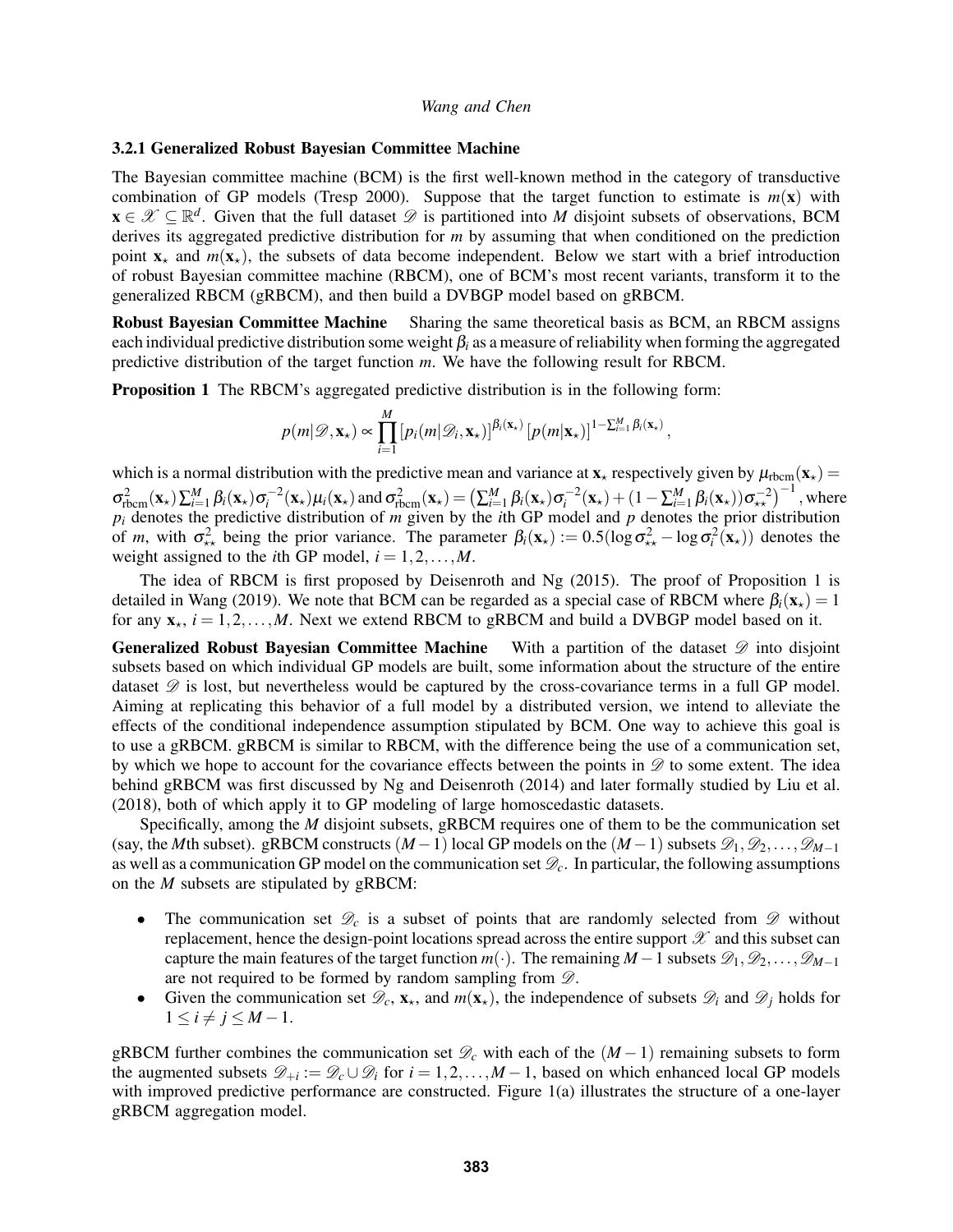Given the aforementioned assumptions of gRBCM and the prediction weights, we can derive the following results for gRBCM.

<span id="page-4-0"></span>Proposition 2 The gRBCM's aggregated predictive distribution takes the following form:

$$
p(m|\mathscr{D}, \mathbf{x}_{\star}) \propto \prod_{i=1}^{M-1} \left[ p(m|\mathscr{D}_{+i}, \mathbf{x}_{\star}) \right]^{\beta_i(\mathbf{x}_{\star})} \left[ p(m|\mathbf{x}_{\star}) \right]^{\beta_c(\mathbf{x}_{\star})},
$$

which is a normal distribution with the predictive mean and variance at  $x<sub>*</sub>$  respectively given by

<span id="page-4-1"></span>
$$
\mu_{\text{grbcm}}(\mathbf{x}_{\star}) = \sigma_{\text{grbcm}}^2(\mathbf{x}_{\star}) \left( \sum_{i=1}^{M-1} \beta_i(\mathbf{x}_{\star}) \sigma_i^{-2}(\mathbf{x}_{\star}) \mu_i(\mathbf{x}_{\star}) + \beta_c(\mathbf{x}_{\star}) \sigma_c^{-2}(\mathbf{x}_{\star}) \mu_c(\mathbf{x}_{\star}) \right), \tag{2}
$$

$$
\sigma_{\text{grbcm}}^2(\mathbf{x}_\star) = \left( \sum_{i=1}^{M-1} \beta_i(\mathbf{x}_\star) \sigma_i^{-2}(\mathbf{x}_\star) + \beta_c(\mathbf{x}_\star) \sigma_c^{-2}(\mathbf{x}_\star) \right)^{-1}, \tag{3}
$$

where  $\sigma_c^2(\mathbf{x}_\star)$  and  $\mu_c(\mathbf{x}_\star)$  are respectively the predictive variance and mean given by the communication GP model. The weights for the enhanced local GP models are given by  $\beta_1(\mathbf{x}_\star) = 1$  and  $\beta_i(\mathbf{x}_\star) :=$  $0.5(\log \sigma_c^2(\mathbf{x}_\star) - \log \sigma_i^2(\mathbf{x}_\star))$  for  $i = 2, ..., M - 1$ ; and the weight for the communication GP model is given by  $\beta_c(\mathbf{x}_\star) = 1 - \sum_{i=1}^{M-1} \beta_i(\mathbf{x}_\star).$ 

The proof of Proposition [2](#page-4-0) is given in [Wang \(2019\).](#page-11-20) In light of this result, we can construct separate approximations to the mean and log variance functions. Specifically, for estimating the mean function *f* (respectively, the log variance function *g*), we can treat *f* as the target function *m* and apply [\(2\)](#page-4-1) and [\(3\)](#page-4-1) to obtain the predictive mean and variance for  $f$  (resp.,  $g$ ). Therefore, we have that the aggregated predictive distribution for  $f(\mathbf{x})$  is normal, with its mean and variance respectively given by

<span id="page-4-2"></span>
$$
\mu_{f, \text{grbcm}}(\mathbf{x}_{\star}) = \sigma_{f, \text{grbcm}}^2(\mathbf{x}_{\star}) \left( \sum_{i=1}^{M-1} \beta_i^f(\mathbf{x}_{\star}) \sigma_{f_i}^{-2}(\mathbf{x}_{\star}) \mu_{f_i}(\mathbf{x}_{\star}) \right), \tag{4}
$$

$$
\sigma_{f,\text{grbcm}}^2(\mathbf{x}_\star) = \left( \sum_{i=1}^{M-1} \beta_i^f(\mathbf{x}_\star) \sigma_{f_i}^{-2}(\mathbf{x}_\star) + (1 - \sum_{i=1}^{M-1} \beta_i^f(\mathbf{x}_\star)) \sigma_{c,f}^{-2}(\mathbf{x}_\star) \right)^{-1}, \tag{5}
$$

where  $\sigma_{c,f}^2(\mathbf{x}_\star)$  is the predictive variance of  $f(\mathbf{x}_\star)$  resulting from the communication set. Similarly, the aggregated predictive distribution for  $g(x)$  is normal, with its mean and variance respectively given by

<span id="page-4-3"></span>
$$
\mu_{g,\text{grbcm}}(\mathbf{x}_{\star}) = \sigma_{g,\text{grbcm}}^2(\mathbf{x}_{\star}) \left( \sum_{i=1}^{M-1} \beta_i^g(\mathbf{x}_{\star}) \sigma_{g_i}^{-2}(\mathbf{x}_{\star}) \mu_{g_i}(\mathbf{x}_{\star}) + (1 - \sum_{i=1}^{M-1} \beta_i^g(\mathbf{x}_{\star})) \sigma_{c,g}^{-2}(\mathbf{x}_{\star}) \mu_0 \right), \quad (6)
$$

$$
\sigma_{g,\text{grbcm}}^2(\mathbf{x}_\star) = \left( \sum_{i=1}^{M-1} \beta_i^g(\mathbf{x}_\star) \sigma_{g_i}^{-2}(\mathbf{x}_\star) + (1 - \sum_{i=1}^{M-1} \beta_i^g(\mathbf{x}_\star)) \sigma_{c,g}^{-2}(\mathbf{x}_\star) \right)^{-1}, \tag{7}
$$

with  $\sigma_{c,g}^2(\mathbf{x}_\star)$  being defined similarly as  $\sigma_{c,f}^2(\mathbf{x}_\star)$ .

Hierarchical Generalized Robust Bayesian Committee Machine It is well known to parallel computing researchers that passing messages among a large number of machines to a central machine is expensive, regardless of the size of the messages being passed [\(Scott et al. 2016\)](#page-11-21). Inspired by [Ng and Deisenroth \(2014\),](#page-11-18) below we consider a hierarchical structure of the gRBCM aggregation model built on individual GP models. This enables us to distribute the computational load over a large number of independent computational units and recursively recombine computations by independent units into a gRBCM aggregation model.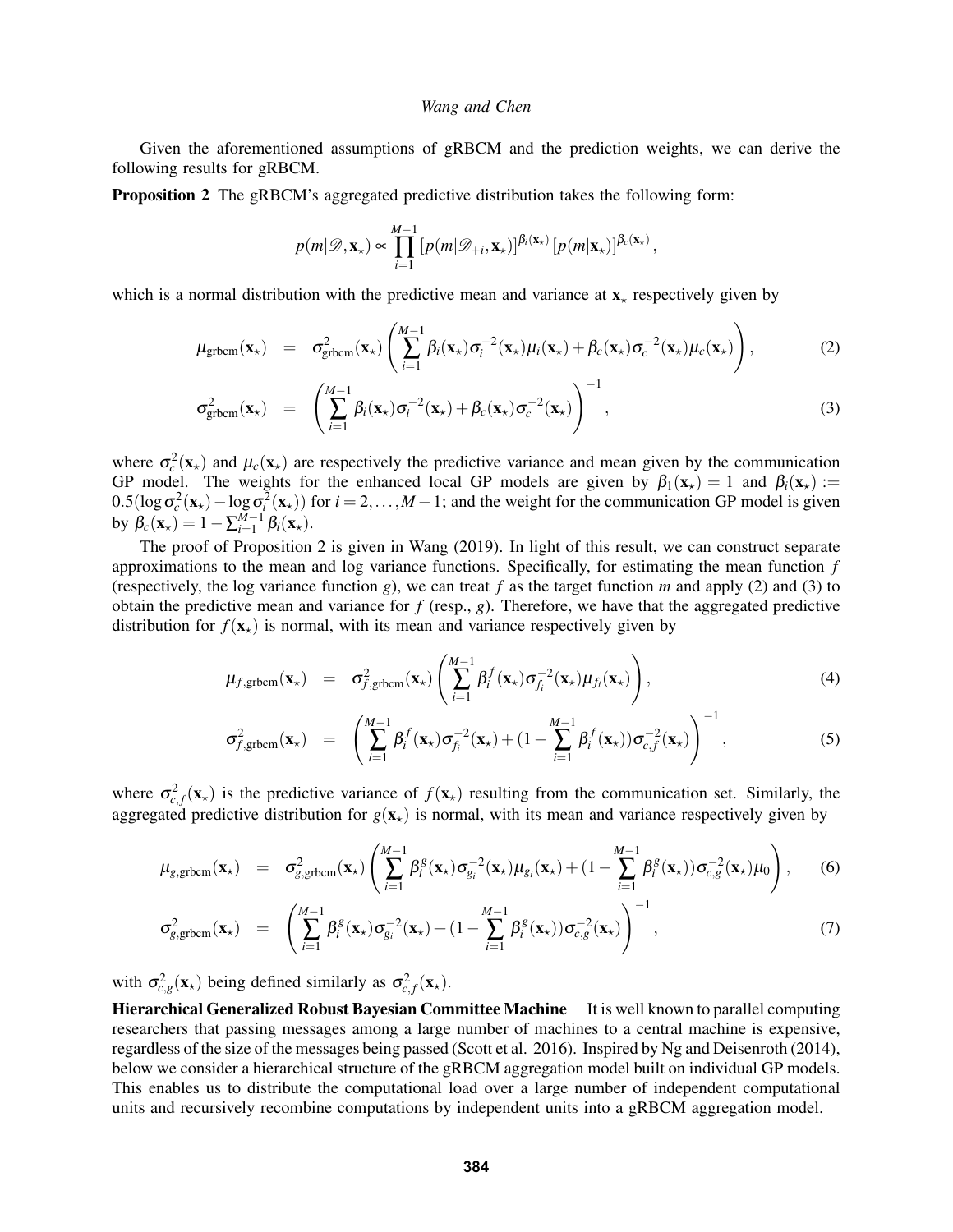

<span id="page-5-0"></span>Figure 1: An illustration of possible structures of a gRBCM model: (a) a one-layer gRBCM and (b) a two-layer gRBCM.

Figure [1\(](#page-5-0)b) illustrates the structure of a two-layer gRBCM aggregation model. To lighten notation, we do not make the dependence on prediction point  $x<sub>*</sub>$  explicit below. Denote the mean and variance of this model by  $\mu_{\text{grbcm}}$  and  $\sigma_{\text{grbcm}}^2$ . We have *M* sub-GPs built on the subsets  $\mathscr{D}_{+1}, \mathscr{D}_{+2}, \ldots, \mathscr{D}_{+(M-1)}$ and the communication set  $\mathcal{D}_c$ , with their corresponding pairs of predictive mean and variance given by  $(\mu_1, \sigma_1^2), (\mu_2, \sigma_2^2), \ldots, (\mu_{M-1}, \sigma_{M-1}^2)$ , and  $(\mu_c, \sigma_c^2)$ . We can further divide each sub-GP into  $n_i$  subsub-GPs, for each  $i = 1, 2, ..., M - 1$ . Denote the mean and variance of subsub-GPs as  $\mu_{i,j}$  and  $\sigma_{i,j}^2$  respectively; Denote the weights of subsub-GPs as  $\beta_{i,j}$ ,  $j = 1, 2, ..., n_i$ ,  $i = 1, 2, ..., M - 1$ . In addition, the weight for the communication GP,  $\beta_c$ , is defined similarly as for RBCM, namely, one minus the sum of all weights for the subsub-GPs.

The following result discloses the relationship between the one-layer gRBCM and a hierarchical gRBCM. It is worth noting that the predictive distribution given by aggregating sub-GPs in a single layer is equivalent to that given by aggregating subsub-GPs in a multilayer structure, regardless of the number of layers used. Therefore, in theory it does not matter whether a shallow or deep structure is chosen so long as the number of subsets of data is fixed. Nevertheless, a hierarchical gRBCM can make the computation more efficient, rendering full utilization of distributed computing units.

<span id="page-5-1"></span>Proposition 3 The two-layer gRBCM's aggregated predictive distribution is in the following form:

$$
p(m|\mathscr{D}, \mathbf{x}_{\star}) \propto \prod_{i=1}^{M-1} \prod_{j=1}^{n_i} [p_{i,j}(m|\mathscr{D}_{+i}, \mathbf{x}_{\star})]^{\beta_{i,j}(\mathbf{x}_{\star})} [p(m|\mathbf{x}_{\star})]^{\beta_c(\mathbf{x}_{\star})},
$$

which is a normal distribution with the predictive mean and variance at  $x<sub>*</sub>$  respectively given by

$$
\mu_{\text{grbcm}}(\mathbf{x}_{\star}) = \sigma_{\text{grbcm}}^2(\mathbf{x}_{\star}) \left( \sum_{i=1}^{M-1} \sum_{j=1}^{n_i} \beta_{i,j}(\mathbf{x}_{\star}) \sigma_{i,j}^{-2}(\mathbf{x}_{\star}) \mu_{i,j}(\mathbf{x}_{\star}) + \beta_c(\mathbf{x}_{\star}) \mu_c(\mathbf{x}_{\star}) \sigma_c^{-2}(\mathbf{x}_{\star}) \right),
$$

$$
\sigma_{\text{grbcm}}^2(\mathbf{x}_{\star}) = \left( \sum_{i=1}^{M-1} \sum_{j=1}^{n_i} \beta_{i,j}(\mathbf{x}_{\star}) \sigma_{i,j}^{-2}(\mathbf{x}_{\star}) + \beta_c(\mathbf{x}_{\star}) \sigma_c^{-2}(\mathbf{x}_{\star}) \right)^{-1},
$$

where  $\sigma_c^2(\mathbf{x}_\star)$  and  $\mu_c(\mathbf{x}_\star)$  are respectively the predictive variance and mean given by the communication GP model;  $\beta_{i,j}(\mathbf{x}_\star) := 0.5(\log \sigma_c^2(\mathbf{x}_\star) - \log \sigma_{i,j}^2(\mathbf{x}_\star))$  for  $i = 1,\ldots,M-1, j = 1,\ldots,n_i$  denotes the weight for the  $(i, j)$ th subsub-GP model, and the weight for the communication GP model is given by  $\beta_c(\mathbf{x}_\star) = 1 - \sum_{i=1}^{M-1} \sum_{j=1}^{n_i} \beta_{i,j}(\mathbf{x}_\star)$ . This two-layer gRBCM gives the same predictive mean and variance as the one-layer gRBCM, whose *i*th subset predictive mean and variance are given by  $\mu_i(\mathbf{x}_*)$  :=  $\sigma_i^2(\mathbf{x}_\star) \left( \sum_{j=1}^{n_i} \beta_{i,j}(\mathbf{x}_\star) \sigma_{i,j}^{-2}(\mathbf{x}_\star) \mu_{i,j}(\mathbf{x}_\star) \right)$  and  $\sigma_i^2(\mathbf{x}_\star) := \left( \sum_{j=1}^{n_i} \beta_{i,j}(\mathbf{x}_\star) \sigma_{i,j}^{-2}(\mathbf{x}_\star) \right)^{-1}$ ,  $i = 1, 2, ..., M - 1$ .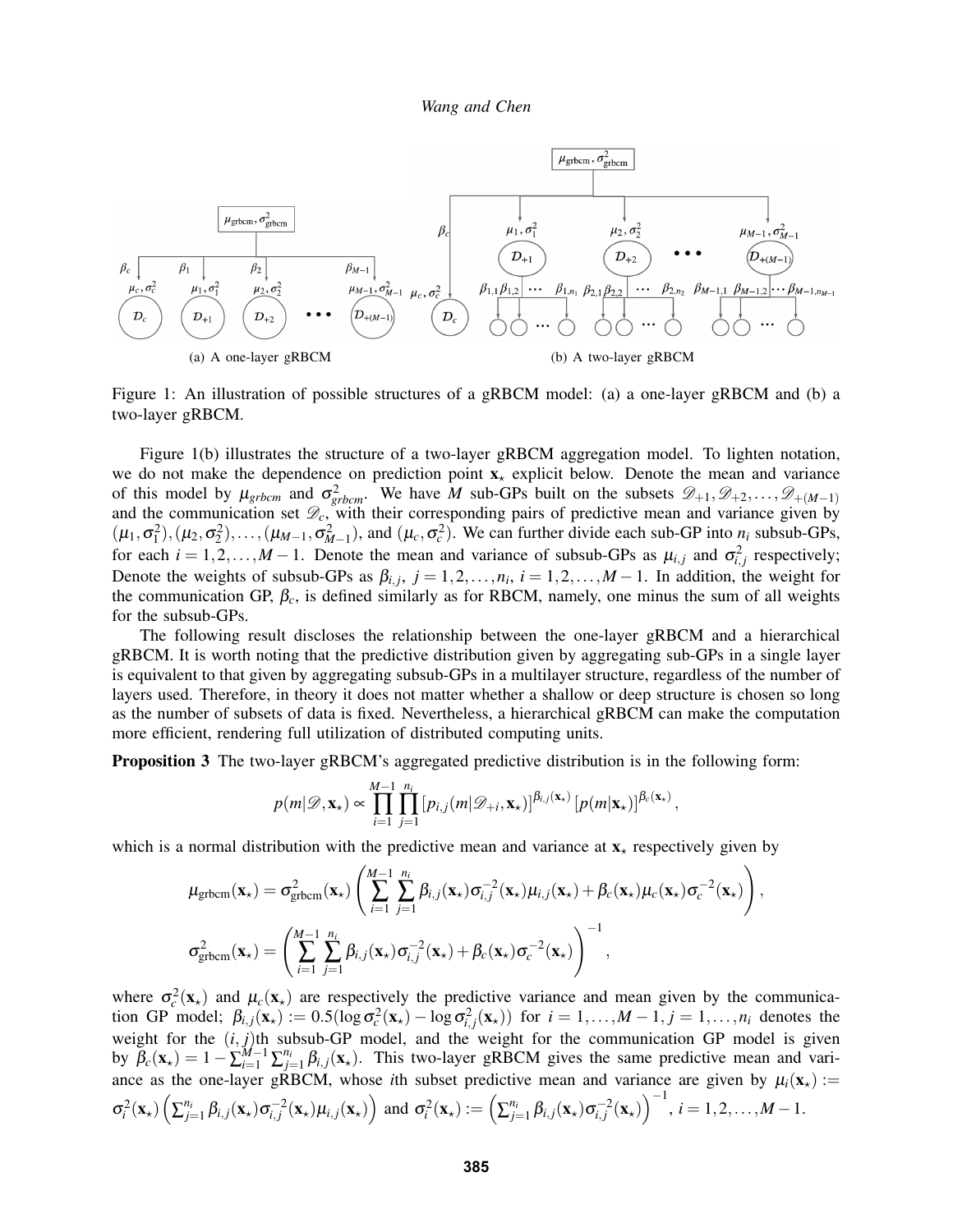The proof of Proposition [3](#page-5-1) is given in [Wang \(2019\).](#page-11-20) In fact, we note that this result can be generalized to a hierarchical gRBCM with an arbitrary number of layers. In light of Proposition [3,](#page-5-1) a hierarchical DVBGP can be constructed similarly as the DVBGP built on a one-layer gRBCM. In particular, we mention without showing details that the corresponding predictive mean and variance for  $f$  and  $g$  in forms similar to [\(4\)](#page-4-2)–[\(7\)](#page-4-3) can be given subsequently.

# 3.2.2 Generalized Product of Gaussian Process Experts

In this subsection, we elaborate on generalized product of GP experts (gPoE), which has a slightly different theoretical basis than BCM and its variants such as RBCM and gRBCM.

First proposed by [Cao and Fleet \(2014\),](#page-11-5) gPoE finds its roots in [Heskes \(1998\)](#page-11-22) that provides its basis in the transduction log opinion pool framework. Assume that there are *M* GP models (i.e., experts), each of which produces an individual predictive distribution for the target function value  $m(\mathbf{x}_\star)$ ,  $p_i := p_i(m_\star|\mathbf{x}_\star,\mathcal{D}_i)$ , at prediction point  $\mathbf{x}_k$ . Also, assume that each expert has a measure of relative reliability  $\beta_i(\mathbf{x}_k) \geq 0$  at  $\mathbf{x}_\star$  such that  $\sum_{i=1}^M \beta_i(\mathbf{x}_\star) = 1$ . gPoE intends to find its aggregated predictive distribution via solving the following optimization problem:

$$
p_{\text{gpoe}}(m|\mathbf{x}_{\star}) = \underset{p}{\text{argmin}} \sum_{i=1}^{M} \beta_i(\mathbf{x}_{\star}) KL(p||p_i).
$$

Under the constraint that  $\int p(m|x_{\star})dm = 1$  for all possible distributions, [Heskes \(1998\)](#page-11-22) shows that the solution is in the form of  $p_{\text{gpoe}}(m|\mathbf{x}_*) \propto \prod_{i=1}^{M} [p_i(m|\mathbf{x}_*)]^{\beta_i(\mathbf{x}_*)}$ , which is exactly a product of each expert's predictive distribution raised to power  $\beta_i(x_\star)$ . Notice that when the weights  $\beta_i(x_\star)$  sum up to 1, the gPoE aggregated predictive distribution is just a weighted geometric average of individual predictive distributions.

The aforementioned framework provides a sound theoretical basis for gPoE, and it sheds light on the following properties of gPoE. First, unlike BCM and its variants, gPoE does not stipulate any form of conditional independence assumption; hence, the subsets  $\mathcal{D}_i$  can be formed arbitrarily. Furthermore, the individual GP models can have different hyperparameters or even distinct covariance function specifications.

The gPoE's aggregated predictive distribution is normal, with its predictive mean and variance respectively given by

$$
\mu_{\text{gpoe}}(\mathbf{x}_{\star}) = \sigma_{\text{gpoe}}^2(\mathbf{x}_{\star}) \sum_{i=1}^M \beta_i(\mathbf{x}_{\star}) \sigma_i^{-2}(\mathbf{x}_{\star}) \mu_i(\mathbf{x}_{\star}), \quad \sigma_{\text{gpoe}}^2(\mathbf{x}_{\star}) = \left( \sum_{i=1}^M \beta_i(\mathbf{x}_{\star}) \sigma_i^{-2}(\mathbf{x}_{\star}) \right)^{-1}.
$$

Hierarchical Generalized Product of Gaussian Process Experts Similar to hierarchical gRBCM, we can construct a hierarchical gPoE model. The following result in the same vein as Proposition [3](#page-5-1) can be established and its proof is given in [Wang \(2019\).](#page-11-20)

Proposition 4 The two-layer gPoE's aggregated predictive distribution is in the following form:

$$
p(m|\mathscr{D}, \mathbf{x}_{\star}) \propto \prod_{i=1}^{M} \prod_{j=1}^{n_i} [p_{i,j}(m|\mathscr{D}_{i,j}, \mathbf{x}_{\star})]^{\beta_{i,j}(\mathbf{x}_{\star})},
$$

which is a normal distribution with the predictive mean and variance at  $x<sub>*</sub>$  respectively given by

$$
\mu_{\text{gpoe}}(\mathbf{x}_{\star}) = \sigma_{\text{gpoe}}^2(\mathbf{x}_{\star}) \sum_{i=1}^M \sum_{j=1}^{n_i} \beta_{i,j}(\mathbf{x}_{\star}) \sigma_{i,j}^{-2}(\mathbf{x}_{\star}) \mu_{i,j}(\mathbf{x}_{\star}), \quad \sigma_{\text{gpoe}}^2(\mathbf{x}_{\star}) = \left( \sum_{i=1}^M \sum_{j=1}^{n_i} \beta_{i,j}(\mathbf{x}_{\star}) \sigma_{i,j}^{-2}(\mathbf{x}_{\star}) \right)^{-1}.
$$

Selection of Weights for gPoE The transduction log opinion pool framework for gPoE enables a more in-depth investigation of the selection of weights as compared to BCM and its variants.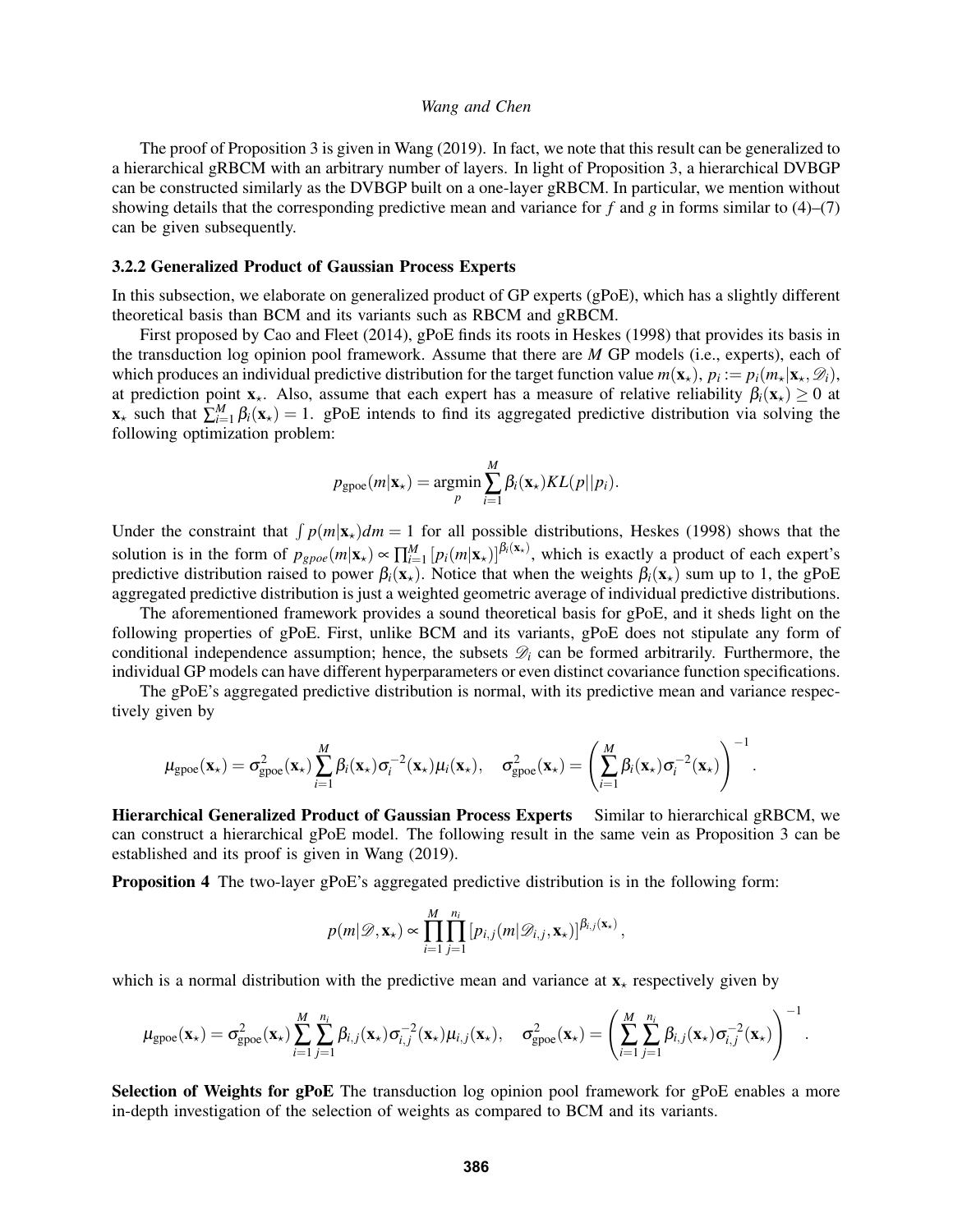Suppose that at prediction point  $x<sub>x</sub>$  the unknown true underlying distribution is  $p<sub>x</sub>(m|x<sub>x</sub>)$ . To lighten notation, we do not make the dependence on prediction point  $x<sub>x</sub>$  explicit below. It is shown in [Heskes](#page-11-22) [\(1998\)](#page-11-22) that the KL divergence between  $p<sub>x</sub>$  and the gPoE estimate  $p<sub>gpoe</sub>$  can be approximated by

$$
KL(p_{\star}||p_{\text{gpoe}}) \approx \underbrace{\sum_{i=1}^{M} \beta_{i} KL(p_{\star}||p_{i})}_{A} - \underbrace{\frac{1}{4} \sum_{i=1}^{M} \sum_{j=1}^{M} \beta_{i} \beta_{j} (KL(p_{i}||p_{j}) + KL(p_{j}||p_{i}))}_{B}
$$

Reducing  $KL(p_{\star}||p_{\text{gpoe}})$  requires to decrease *A* and increase *B*. Reducing *A* requires to set higher weights  $\beta_i$  for individual models that provide good predictions at  $\mathbf{x}_*$  (i.e., with small  $KL(p_*||p_i)$ ), and vice versa. Because  $p_*$  is unknown, one cannot compute the terms  $KL(p_*||p_i)$ . Setting  $\beta_i$  as the entropy change (i.e.,  $\beta_i = 0.5(\log \sigma_{\star\star}^2 - \log \sigma_i^2(\mathbf{x}_\star))$ ) lowers weights for experts whose prediction are not significantly influenced by data (or equivalently, being uninformative for prediction at  $x_{\star}$  and hence having a high value for  $KL(p_x||p_i)$ . Therefore, such a weight selection helps decrease *A*. Increasing *B* requires to increase weights for pairs of GP models that present distinct predictions at  $\mathbf{x}_k$ , namely, it encourages diversified GP models. One way to incorporate *B* into determining the weights is to initialize the weights at  $\beta_i = 0.5(\log \sigma_{xx}^2 - \log \sigma_i^2(\mathbf{x}_x))$  and normalize the values to sum up to 1; then take a normalized gradient step of *B* to encourage more diversified GP model predictions. This simple and effective updating process can be iterated a few times, but it has been reported that one iteration works sufficiently well [\(Cao and](#page-11-16) [Fleet 2015;](#page-11-16) [Cao 2018\)](#page-11-17).

Finally, we note that a DVBGP model and its hierarchical version can be constructed based on gPoE and hierarchical gPoE. We mention without showing details that the resulting predictive mean and variance for  $f$  and  $g$  in forms similar to  $(4)$ – $(7)$  can be obtained accordingly.

## <span id="page-7-0"></span>4 NUMERICAL EVALUATION

In this section, we numerically evaluate the performance of the DVBGP approach via a relatively challenging one-dimensional example. A random output  $y(x)$  at  $x \in \mathcal{X} = [-10, 10]$  is generated as follows:

$$
y(x) = \operatorname{sinc}(x) + \varepsilon(x),
$$

where the simulation noise  $\varepsilon(x)$  is assumed to follow a normal distribution with mean zero and variance  $\sigma_{\varepsilon}^2(x)$ , with  $\sigma_{\varepsilon}(x) = 0.05 + 0.2(1 + \sin(2x))/(1 + e^{-0.2x})$ . We are interested in estimating the mean function  $f(x) := \text{sinc}(x)$  and the log variance function  $g(x) := \log(\sigma_{\varepsilon}^2(x))$  $g(x) := \log(\sigma_{\varepsilon}^2(x))$  $g(x) := \log(\sigma_{\varepsilon}^2(x))$  with  $x \in \mathcal{X}$  as shown in Figure 2 respectively.



<span id="page-7-1"></span>Figure 2: The mean and log variance functions to estimate in the one-dimensional example.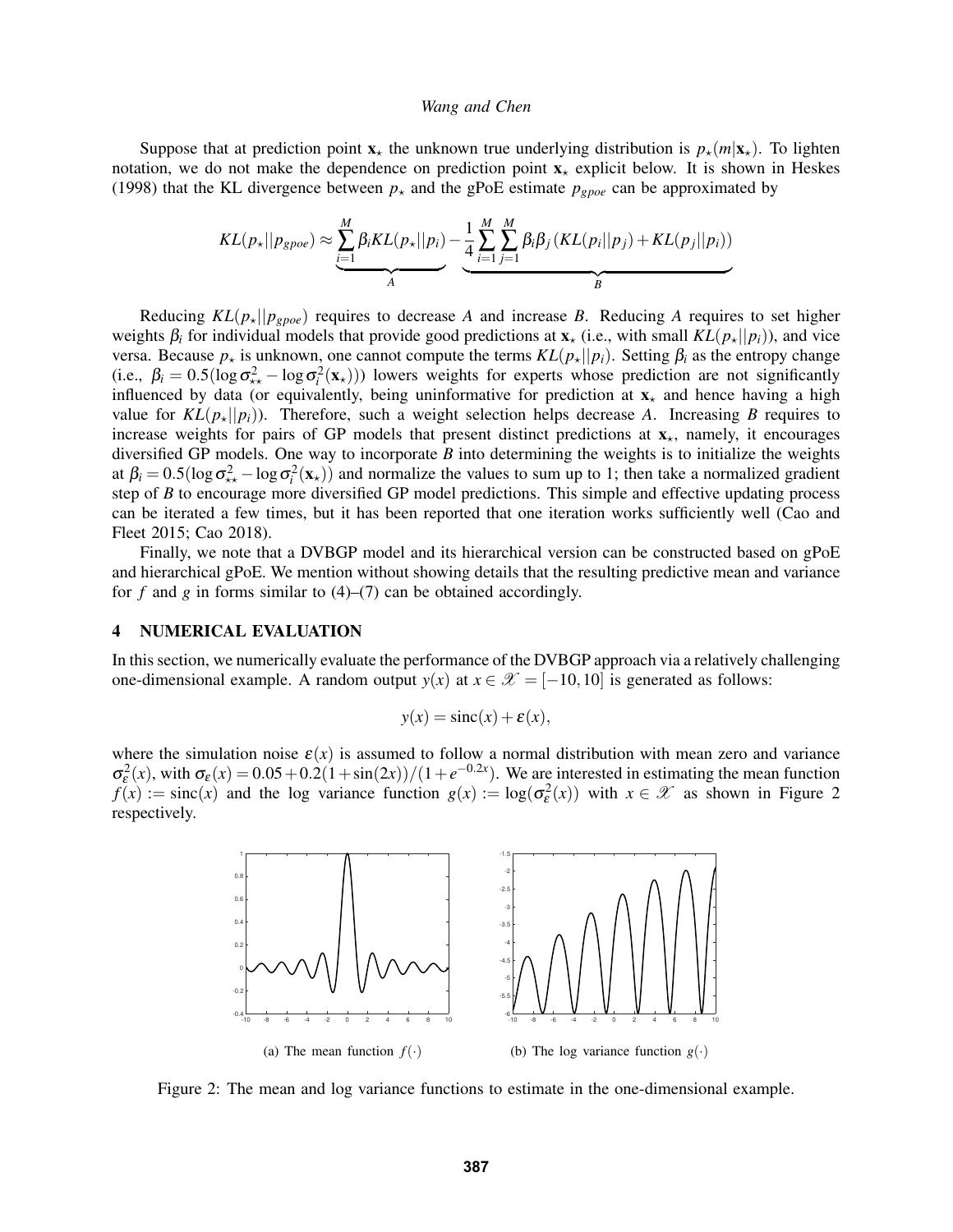A simulation experiment is performed with a total budget of *C* observations, each being an output at a design point randomly sampled from  $\mathscr X$ . That is, we consider a single observation at each design point in this example. Given the simulation output dataset  $\mathscr D$  comprising *C* observations, we examine the impact of subset partition schemes that are used to divide  $\mathscr D$  into *M* disjoint subsets. Specifically, k-means partition (e.g., see Chapter 13 of [Hastie et al. \(2009\)\)](#page-11-23) and pure random partition are considered. We further investigate the effect of combining *M* −1 disjoint subsets formed by k-means with a communication set, with this set comprising  $|C/M|$  observations randomly selected from  $\mathscr{D}$ .

We vary the total budget  $C \in \{500, 5000, 10^4\}$  and the number of subsets  $M \in \{5, 8, 10\}$ . Under each parameter setting, the simulation experiment is repeated for *L* = 25 independent macro-replications. We are interested in comparing the predictive performance of the DVBGP models respectively built on gRBCM, gPoE, gPoE with weight selection (respectively referred to as "gRBCM," "gPoE," and "gPoE-w" for short hereinafter) with the benchmark approach—a single VBGP model (referred to as "VBGP"), in terms of the empirical root mean squared error (ERMSE) and the mean coverage probability (MCP). A set of  $H = 1000$ equispaced tests points in  $\mathscr X$  is generated for performance evaluation. The ERMSE and MCP achieved by a given method on each macro-replication are respectively calculated as follows:

$$
\text{ERMSE}_{\ell} = \sqrt{\frac{1}{H} \sum_{i=1}^{H} (\mu_{\ell}(x_i) - m(x_i))^2} \text{ and } \text{MCP}_{\ell} = \frac{1}{H} \sum_{i=1}^{H} \mathbf{1} \left\{ m(x_i) \text{ is in the 95% prediction interval} \right\},
$$

where  $\mu_{\ell}(\cdot)$  denotes the predictive mean value for the target function value  $m(\cdot)$  obtained on the  $\ell$ th macro-replication ( $\ell = 1,2,...,L$ ). The 95% predictive interval is constructed using the predictive mean and variance of  $m(\cdot)$ . Notice that  $m(\cdot)$  denotes the mean function (i.e.,  $f(\cdot)$ ) and the log variance function (i.e.,  $g(\cdot)$ ) of interest. To economize on space, we only show the results obtained with  $M = 5$  and 10.

**Summary of results.** Regarding predictive accuracy, we make the following observations from Tables [1](#page-9-0) and [3.](#page-10-0) First, increasing the total budget *C* helps improve the predictive accuracies achieved by all methods considered. With a fixed budget *C* given, increasing the number of disjoint subsets *M* used by each DVBGP model leads to deteriorated predictive accuracy, for estimating both the mean and log variance functions, regardless of whether it is built on gPoE or gRBCM. Second, the DVBGP models built on gRBCM, gPoE, and gPoE-w deliver comparable predictive accuracies for estimating  $f$  and  $g$ , with gPoE and gPoE-w performing slightly better.

Regarding coverage ability, the following observations can be made from Tables [2](#page-9-1) and [4.](#page-10-1) First, with a fixed total budget *C*, the coverage ability of all DVBGP models deteriorates as the number of subsets *M* increases, for estimating both the mean and log variance functions. Second, the DVBGP models built on gPoE and gPoE-w outperform their counterpart built on gRBCM, especially for estimating the log variance function *g*. Interestingly, the coverage abilities of all methods when estimating *g* seem to decrease with the total budget *C*.

Regarding subset partition schemes, we observe that using a communication subset combined with k-means partition helps improve predictive accuracy and coverage ability achieved by the DVBGP models built on gRBCM, gPoE, and gPoE-w, especially when estimating the log variance function *g*. In fact, pure random partition seems to lead to the worst predictive performance of all DVBGP models.

Last but not least, we note that the predictive accuracy and coverage ability achieved by a single VBGP model built on the entire dataset and by the DVBGP models are comparable when estimating the mean function. Nevertheless, a single VBGP model outperforms the DVBGP models when estimating the log variance function. Hence, the loss of information due to dataset partition is more severe in this case which deserves further investigation.

#### ACKNOWLEDGMENTS

This paper is based upon work supported by the National Science Foundation under Grants No. CMMI-1846663 and III-1849300.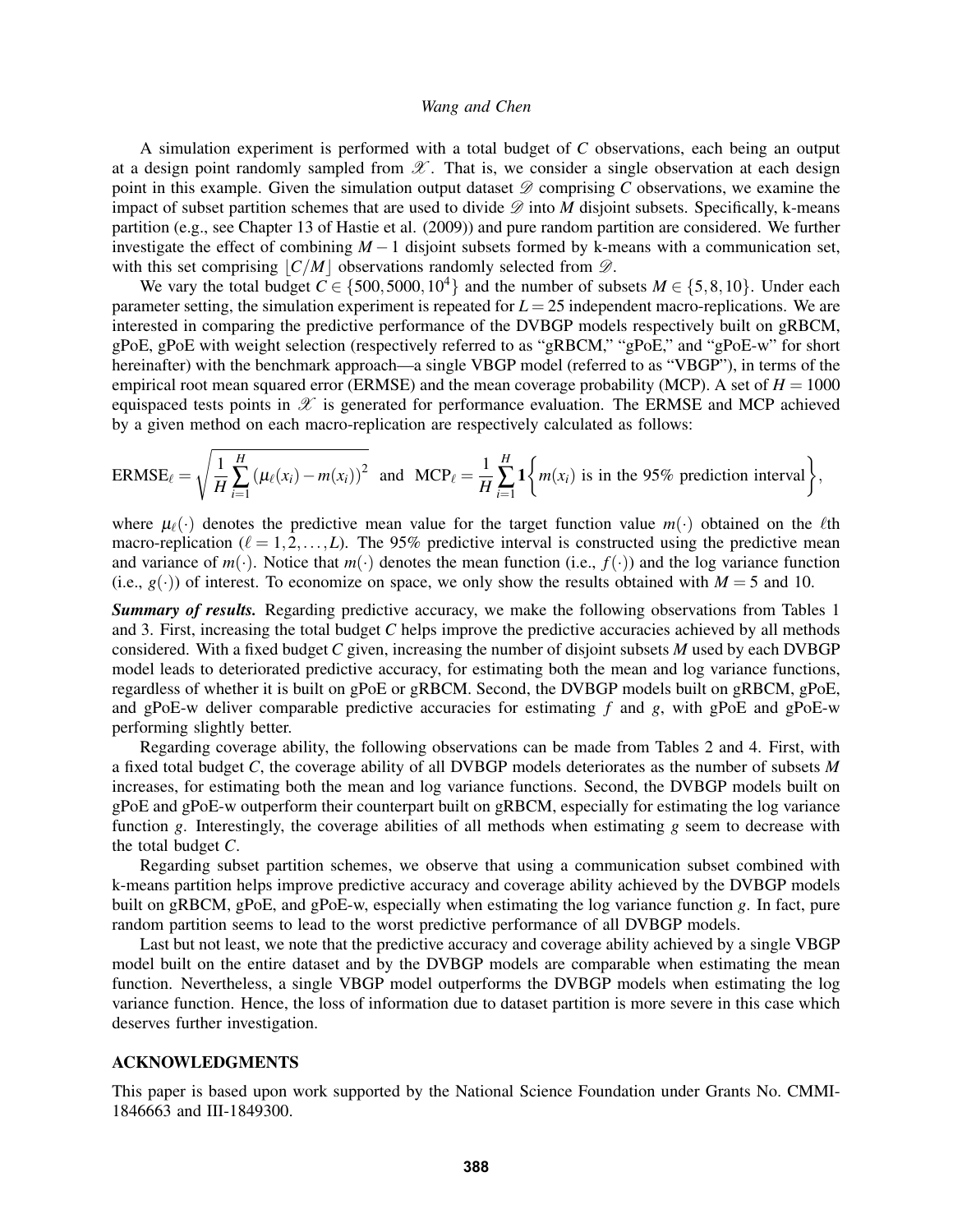<span id="page-9-0"></span>

|               | Subset formation   |              | k-means with comm |                  | k-means w/t comm |                  | random           |                  |
|---------------|--------------------|--------------|-------------------|------------------|------------------|------------------|------------------|------------------|
| $\mathcal{C}$ | VBGP               | <b>DVBGP</b> | $M = 5$           | $M=10$           | $M = 5$          | $M=10$           | $M=5$            | $M=10$           |
|               | 0.035<br>(0.001)   |              | 0.050             | 0.061            | 0.040            | 0.044            | 0.144            | 0.052            |
|               |                    | $(g)$ RBCM   | (0.002)<br>0.044  | (0.004)<br>0.060 | (0.001)<br>0.039 | (0.001)<br>0.044 | (0.006)<br>0.051 | (0.002)<br>0.064 |
| 500           |                    | gPoE         | (0.001)           | (0.003)          | (0.001)          | (0.001)          | (0.002)          | (0.004)          |
|               |                    |              | 0.046             | 0.052            | 0.040            | 0.052            | 0.053            | 0.076            |
|               |                    | $gPoE-w$     | (0.002)           | (0.003)          | (0.001)          | (0.002)          | (0.002)          | (0.005)          |
|               | 0.0117<br>$(4e-4)$ |              | 0.016             | 0.019            | 0.013            | 0.015            | 0.018            | 0.020            |
| 5000          |                    | $(g)$ RBCM   | $(7e-4)$          | $(7e-4)$         | (4e-4)           | $(4e-4)$         | (0.003)          | (0.003)          |
|               |                    |              | 0.015             | 0.019            | 0.013            | 0.014            | 0.019            | 0.021            |
|               |                    | gPoE         | $(6e-4)$          | $(7e-4)$         | $(4e-4)$         | $(3e-4)$         | (0.004)          | (0.003)          |
|               |                    |              | 0.014             | 0.015            | 0.013            | 0.015            | 0.020            | 0.023            |
|               |                    | $gPoE-w$     | $(6e-4)$          | $(6-04)$         | $(4e-4)$         | $(3e-4)$         | (0.004)          | (0.003)          |
|               |                    |              | 0.012             | 0.014            | 0.030            | 0.011            | 0.011            | 0.015            |
|               | 0.009              | $(g)$ RBCM   | $(5e-4)$          | $(5e-4)$         | $(8e-4)$         | $(4e-4)$         | $(8e-4)$         | (0.002)          |
| $10^{4}$      | $(3e-4)$           |              | 0.012             | 0.014            | 0.030            | 0.011            | 0.011            | 0.016            |
|               |                    | gPoE         | $(5e-4)$          | (5e-4)           | $(6e-4)$         | $(4e-4)$         | $(8e-4)$         | (0.002)          |
|               |                    |              | 0.010             | 0.011            | 0.010            | 0.011            | 0.011            | 0.017            |
|               |                    | $gPoE-w$     | (4e-4)            | $(3e-4)$         | $(3e-4)$         | $(4e-4)$         | (8e-4)           | (0.002)          |

Table 1: Summary of the average ERMSEs with corresponding standard errors (in parentheses) when estimating  $f$  with  $C = 500$ , 5000 and  $10^4$ .

| Table 2: Summary of the average MCPs with corresponding standard errors (in parentheses) when estimating |  |
|----------------------------------------------------------------------------------------------------------|--|
| f with $C = 500$ , 5000 and 10 <sup>4</sup> .                                                            |  |

<span id="page-9-1"></span>

|               |                | Subset formation |         | k-means with comm |         | k-means w/t comm |         | random |  |
|---------------|----------------|------------------|---------|-------------------|---------|------------------|---------|--------|--|
| $\mathcal{C}$ | VBGP           | <b>DVBGP</b>     | $M = 5$ | $M=10$            | $M=5$   | $M=10$           | $M = 5$ | $M=10$ |  |
|               | 0.94           |                  | 0.69    | 0.67              | 0.95    | 0.86             | 0.88    | 0.87   |  |
|               |                | $(g)$ RBCM       | (0.09)  | (0.09)            | (0.04)  | (0.07)           | (0.06)  | (0.07) |  |
| 500           |                |                  | 0.97    | 0.96              | 0.95    | 0.95             | 0.96    | 0.98   |  |
|               | (0.05)         | gPoE             | (0.03)  | (0.04)            | (0.04)  | (0.04)           | (0.04)  | (0.02) |  |
|               |                |                  | 0.96    | 0.97              | 0.99    | 0.99             | 0.96    | 0.97   |  |
|               |                | $gPoE-w$         | (0.04)  | (0.03)            | (0.01)  | (0.02)           | (0.04)  | (0.03) |  |
|               | 0.96<br>(0.04) |                  | 0.5     | 0.5               | 0.97    | 0.97             | 0.70    | 0.73   |  |
|               |                | $(g)$ RBCM       | (0.1)   | (0.1)             | (0.03)  | (0.04)           | (0.09)  | (0.09) |  |
| 5000          |                |                  | 0.97    | 0.99              | 0.97    | 0.97             | 0.86    | 0.94   |  |
|               |                | gPoE             | (0.03)  | (0.02)            | (0.03)  | (0.03)           | (0.07)  | (0.05) |  |
|               |                |                  | 0.98    | 0.99              | 0.999   | 1.000            | 0.86    | 0.94   |  |
|               |                | $gPoE-w$         | (0.03)  | (0.02)            | (0.005) | (0.002)          | (0.07)  | (0.05) |  |
|               | 0.95<br>(0.04) |                  | 0.5     | 0.5               | 0.84    | 0.82             | 0.72    | 0.74   |  |
|               |                | $(g)$ RBCM       | (0.1)   | (0.1)             | (0.07)  | (0.08)           | (0.09)  | (0.09) |  |
| $10^{4}$      |                |                  | 0.96    | 0.99              | 0.98    | 0.97             | 0.94    | 0.95   |  |
|               |                | gPoE             | (0.04)  | (0.02)            | (0.02)  | (0.03)           | (0.04)  | (0.04) |  |
|               |                |                  | 0.97    | 0.99              | 0.998   |                  | 0.94    | 0.95   |  |
|               |                | $gPoE-w$         | (0.03)  | (0.02)            | (0.009) | (0)              | (0.05)  | (0.04) |  |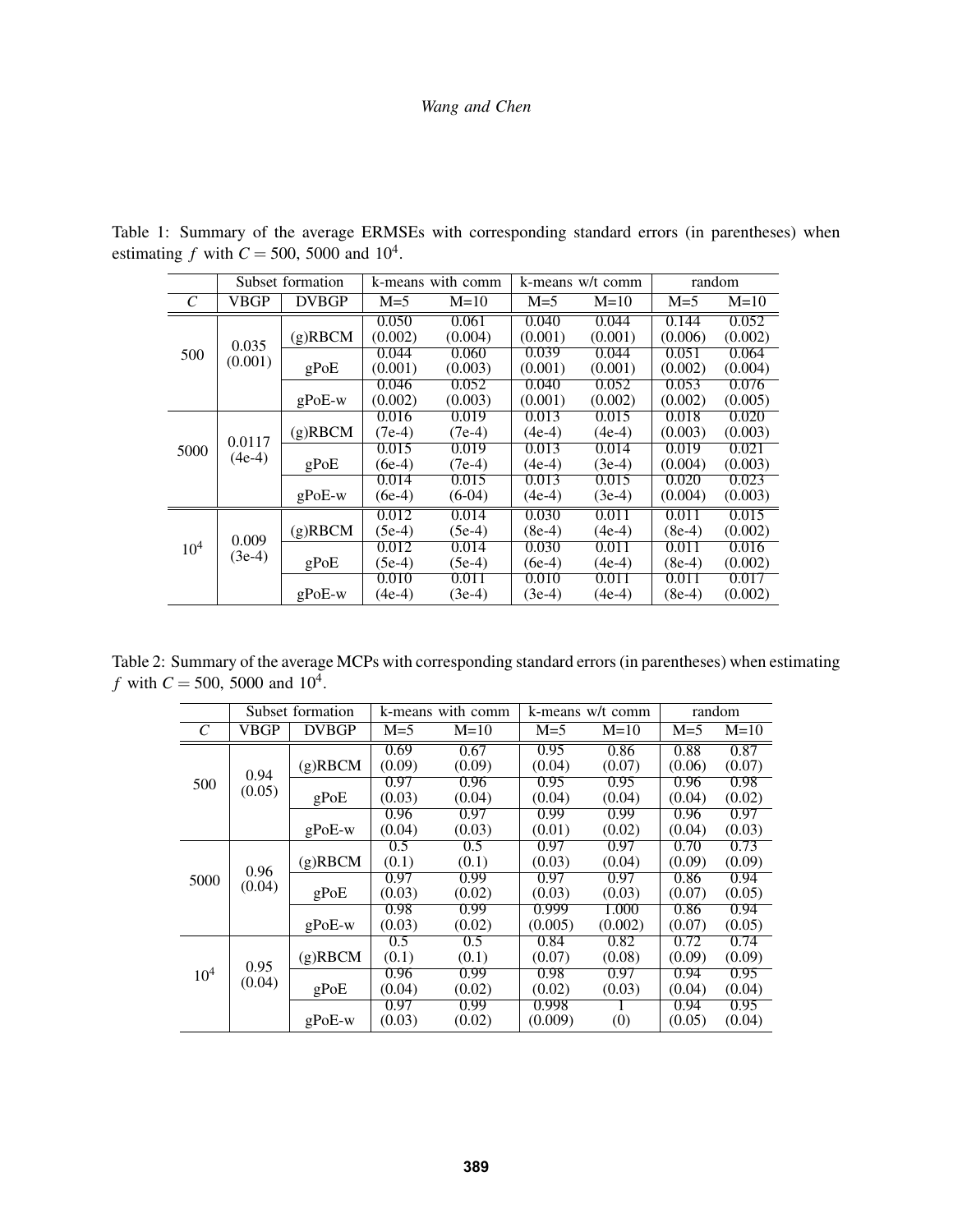<span id="page-10-0"></span>

|          | Subset formation |              | k-means with comm |                | k-means w/t comm |                | random         |              |
|----------|------------------|--------------|-------------------|----------------|------------------|----------------|----------------|--------------|
| C        | VBGP             | <b>DVBGP</b> | $M=5$             | $M=10$         | $M=5$            | $M=10$         | $M=5$          | $M=10$       |
|          |                  |              |                   | 0.85           | 0.97             |                | 1.8            | 1.97         |
|          | 0.351<br>(0.007) | $(g)$ RBCM   | 0.68<br>(0.03)    | (0.03)         | (0.04)           | 1.24<br>(0.07) | (0.1)          | (0.09)       |
| 500      |                  | gPoE         | 0.69<br>(0.03)    | 0.93<br>(0.03) | 0.95<br>(0.03)   | 1.09<br>(0.03) | 1.43<br>(0.04) | 1.6<br>(0.1) |
|          |                  |              | 0.75              | 0.96           | 0.98             | 1.15           | 1.45           |              |
|          |                  | $gPoE-w$     | (0.03)            | (0.02)         | (0.02)           | (0.03)         | (0.05)         | (0.1)        |
|          | 0.155<br>(0.009) |              | 0.33              | 0.53           | 0.77             | 1.13           | 2.4            | 2.1          |
| 5000     |                  | $(g)$ RBCM   | (0.01)            | (0.02)         | (0.01)           | (0.03)         | (0.4)          | (0.3)        |
|          |                  |              | 0.33              | 0.56           | 0.78             | 1.15           | 2.2            | 2.0          |
|          |                  | gPoE         | (0.01)            | (0.02)         | (0.01)           | (0.03)         | (0.4)          | (0.3)        |
|          |                  |              | 0.323             | 0.56           | 0.79             | 1.15           | 2.1            | 2.0          |
|          |                  | $gPoE-w$     | (0.008)           | (0.02)         | (0.01)           | (0.02)         | (0.4)          | (0.3)        |
|          | 0.123<br>(0.007) |              | 0.38              | 0.56           | 0.941            | 1.21           | 1.9            | 2.1          |
|          |                  | $(g)$ RBCM   | (0.01)            | (0.02)         | (0.008)          | (0.03)         | (0.2)          | (0.3)        |
| $10^{4}$ |                  |              | 0.372             | 0.58           | 0.943            | 1.21           | 1.7            | 2.1          |
|          |                  | gPoE         | (0.009)           | (0.02)         | (0.008)          | (0.03)         | (0.2)          | (0.3)        |
|          |                  |              | 0.38              | 0.57           | 0.81             | 1.21           | 1.6            | 2.2          |
|          |                  | $gPoE-w$     | (0.01)            | (0.02)         | (0.01)           | (0.03)         | (0.2)          | (0.3)        |

Table 3: Summary of the average ERMSEs with corresponding standard errors (in parentheses) when estimating *g* with  $C = 500$ , 5000 and  $10^4$ .

Table 4: Summary of the average MCPs with corresponding standard errors (in parentheses) obtained when estimating *g* with  $C = 500$ , 5000 and  $10^4$ .

<span id="page-10-1"></span>

|          |                | Subset formation |          | k-means with comm |        | k-means w/t comm |         | random |
|----------|----------------|------------------|----------|-------------------|--------|------------------|---------|--------|
| C        | VBGP           | <b>DVBGP</b>     | $M = 5$  | $M=10$            | $M=5$  | $M=10$           | $M = 5$ | $M=10$ |
|          | 0.93           |                  | 0.6      | 0.5               | 0.5    | 0.32             | 0.08    | 0.05   |
|          |                | $(g)$ RBCM       | (0.1)    | (0.1)             | (0.1)  | (0.09)           | (0.05)  | (0.04) |
| 500      |                |                  | $0.80\,$ | 0.6               | 0.52   | 0.31             | 0.08    | 0.10   |
|          | (0.05)         | gPoE             | (0.08)   | (0.1)             | (0.1)  | (0.09)           | (0.05)  | (0.06) |
|          |                |                  | 0.74     | 0.6               | 0.6    | 0.4              | 0.076   | 0.083  |
|          |                | $gPoE-w$         | (0.08)   | (0.1)             | (0.1)  | (0.1)            | (0.05)  | (0.06) |
|          | 0.87<br>(0.07) |                  | 0.31     | 0.17              | 0.26   | 0.19             | 0.04    | 0.06   |
| 5000     |                | $(g)$ RBCM       | (0.09)   | (0.08)            | (0.09) | (0.08)           | (0.04)  | (0.05) |
|          |                |                  | 0.69     | $0.5^{\circ}$     | 0.25   | 0.18             | 0.11    | 0.17   |
|          |                | gPoE             | (0.09)   | (0.1)             | (0.09) | (0.08)           | (0.06)  | (0.08) |
|          |                |                  | 0.68     | 0.5               | 0.4    | 0.29             | 0.11    | 0.17   |
|          |                | $gPoE-w$         | (0.09)   | (0.1)             | (0.1)  | (0.09)           | (0.06)  | (0.08) |
|          | 0.86<br>(0.07) |                  | 0.19     | 0.10              | 0.28   | 0.08             | 0.02    | 0.05   |
|          |                | $(g)$ RBCM       | (0.08)   | (0.06)            | (0.09) | (0.05)           | (0.03)  | (0.04) |
| $10^{4}$ |                |                  | 0.5      | 0.3               | 0.3    | 0.13             | 0.06    | 0.18   |
|          |                | gPoE             | (0.1)    | (0.1)             | (0.1)  | (0.07)           | (0.05)  | (0.08) |
|          |                |                  | 0.5      | 0.33              | 0.30   | 0.23             | 0.07    | 0.18   |
|          |                | $gPoE-w$         | (0.1)    | (0.09)            | (0.09) | (0.08)           | (0.05)  | (0.08) |